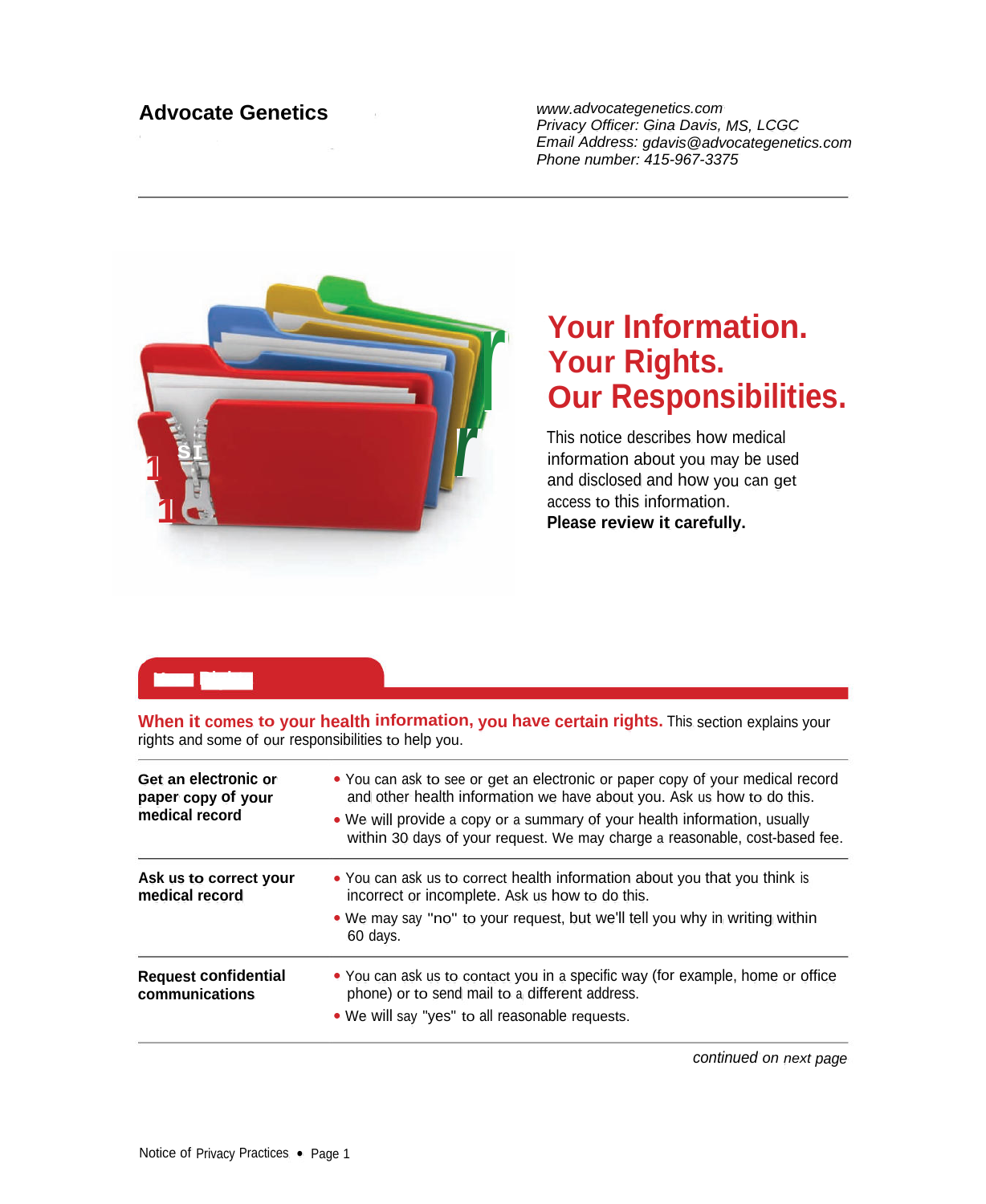| Ask us to limit what<br>we use or share                      | . You can ask us not to use or share certain health information for treatment,<br>payment, or our operations.<br>. We are not required to agree to your request, and we may say "no" if it<br>would affect your care.<br>. If you pay for a service or health care item out-of-pocket in full, you can<br>ask us not to share that information for the purpose of payment or our<br>operations with your health insurer.<br>. We will say "yes" unless a law requires us to share that information. |
|--------------------------------------------------------------|-----------------------------------------------------------------------------------------------------------------------------------------------------------------------------------------------------------------------------------------------------------------------------------------------------------------------------------------------------------------------------------------------------------------------------------------------------------------------------------------------------|
| Get a list of those with<br>whom we've shared<br>information | • You can ask for a list (accounting) of the times we've shared your health<br>information for six years prior to the date you ask, who we shared it with,<br>and why.<br>• We will include all the disclosures except for those about treatment,<br>payment, and health care operations, and certain other disclosures (such as<br>any you asked us to make). Well provide one accounting a year for free but<br>will charge a reasonable, cost-based fee if you ask for another one within        |
|                                                              | 12 months.                                                                                                                                                                                                                                                                                                                                                                                                                                                                                          |
| Get a copy of this<br>privacy notice                         | • You can ask for a paper copy of this notice at any time, even if you have<br>agreed to receive the notice electronically. We will provide you with a paper<br>copy promptly.                                                                                                                                                                                                                                                                                                                      |
| <b>Choose someone</b><br>to act for you                      | . If you have given someone medical power of attorney or if someone is your<br>legal guardian, that person can exercise your rights and make choices about<br>your health information.<br>. We will make sure the person has this authority and can act for you before<br>we take any action.                                                                                                                                                                                                       |
| File a complaint if<br>you feel your rights<br>are violated  | . You can complain if you feel we have violated your rights by contacting us<br>using the information on page 1.<br>• You can file a complaint with the U.S. Department of Health and Human<br>Services Office for Civil Rights by sending a letter to 200 Independence<br>Avenue, S.W., Washington, D.C. 20201, calling 1-877-696-6775, or visiting<br>www.hhs.gov/ocr/privacy/hipaa/complaints/.<br>. We will not retaliate against you for filing a complaint.                                   |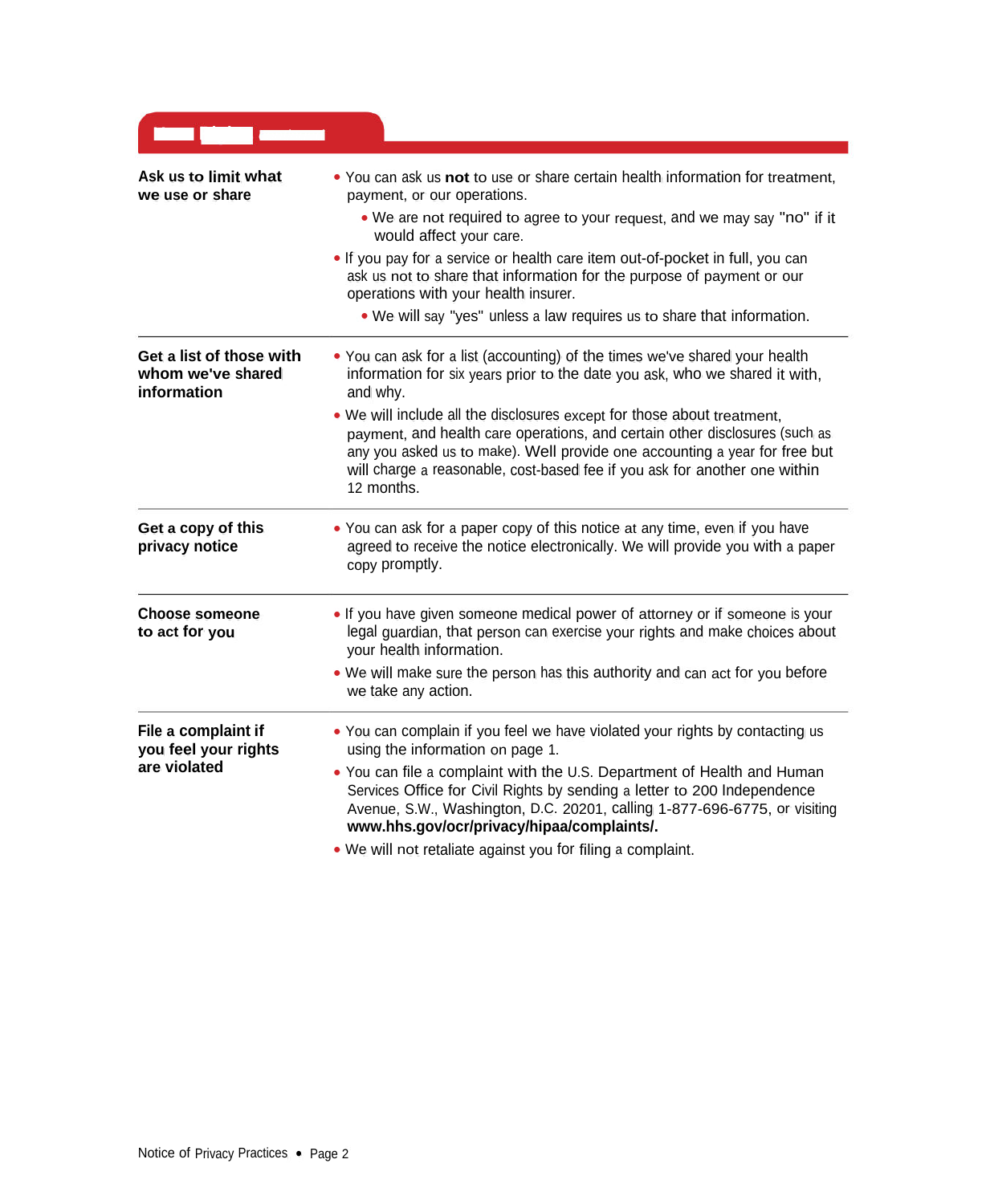**For certain health information, you can tell us your choices about what we share.** If you have a clear preference for how we share your information in the situations described below, talk to us. Tell

us what you want us to do, and we will follow your instructions.

| In these cases, you have<br>both the right and choice<br>to tell us to:                        | • Share information with your family, close friends, or others involved in<br>your care                                                                                                                                                                                                        |  |
|------------------------------------------------------------------------------------------------|------------------------------------------------------------------------------------------------------------------------------------------------------------------------------------------------------------------------------------------------------------------------------------------------|--|
|                                                                                                | • Share information in a disaster relief situation                                                                                                                                                                                                                                             |  |
|                                                                                                | • Include your information in a hospital directory                                                                                                                                                                                                                                             |  |
|                                                                                                | • Contact you for fundraising efforts                                                                                                                                                                                                                                                          |  |
|                                                                                                | If you are not able to tell us your preference, for example If you are<br>unconscious, we may go ahead and share your information if we believe it is<br>in your best interest. We may also share your information when needed to<br>lessen a serious and imminent threat to health or safety. |  |
| In these cases we never<br>share your information<br>unless you give us<br>written permission: | • Marketing purposes                                                                                                                                                                                                                                                                           |  |
|                                                                                                | • Sale of your information                                                                                                                                                                                                                                                                     |  |
|                                                                                                | • Most sharing of psychotherapy notes                                                                                                                                                                                                                                                          |  |
| In the case of fundraising:                                                                    | • We may contact you for fundraising efforts, but you can tell us not to<br>contact you again.                                                                                                                                                                                                 |  |

### **Our Uses and Disclosures**

**Your Choices**

**How do we typically use or share your health information?** We typically use or share your health information in the following ways.

| <b>Treat you</b>                 | • We can use your health information and<br>share it with other professionals who are<br>treating you.                       | Example: A doctor treating you<br>for an injury asks another doctor<br>about your overall health condition.  |
|----------------------------------|------------------------------------------------------------------------------------------------------------------------------|--------------------------------------------------------------------------------------------------------------|
| <b>Run our</b><br>organization   | • We can use and share your health information<br>to run our practice, improve your care,<br>and contact you when necessary. | Example: We use health information<br>about you to manage your treatment<br>and services.                    |
| <b>Bill for your</b><br>services | • We can use and share your health information<br>to bill and get payment from health plans or<br>other entities.            | Example: We give information<br>about you to your health insurance<br>plan so it will pay for your services. |

*continued on next page*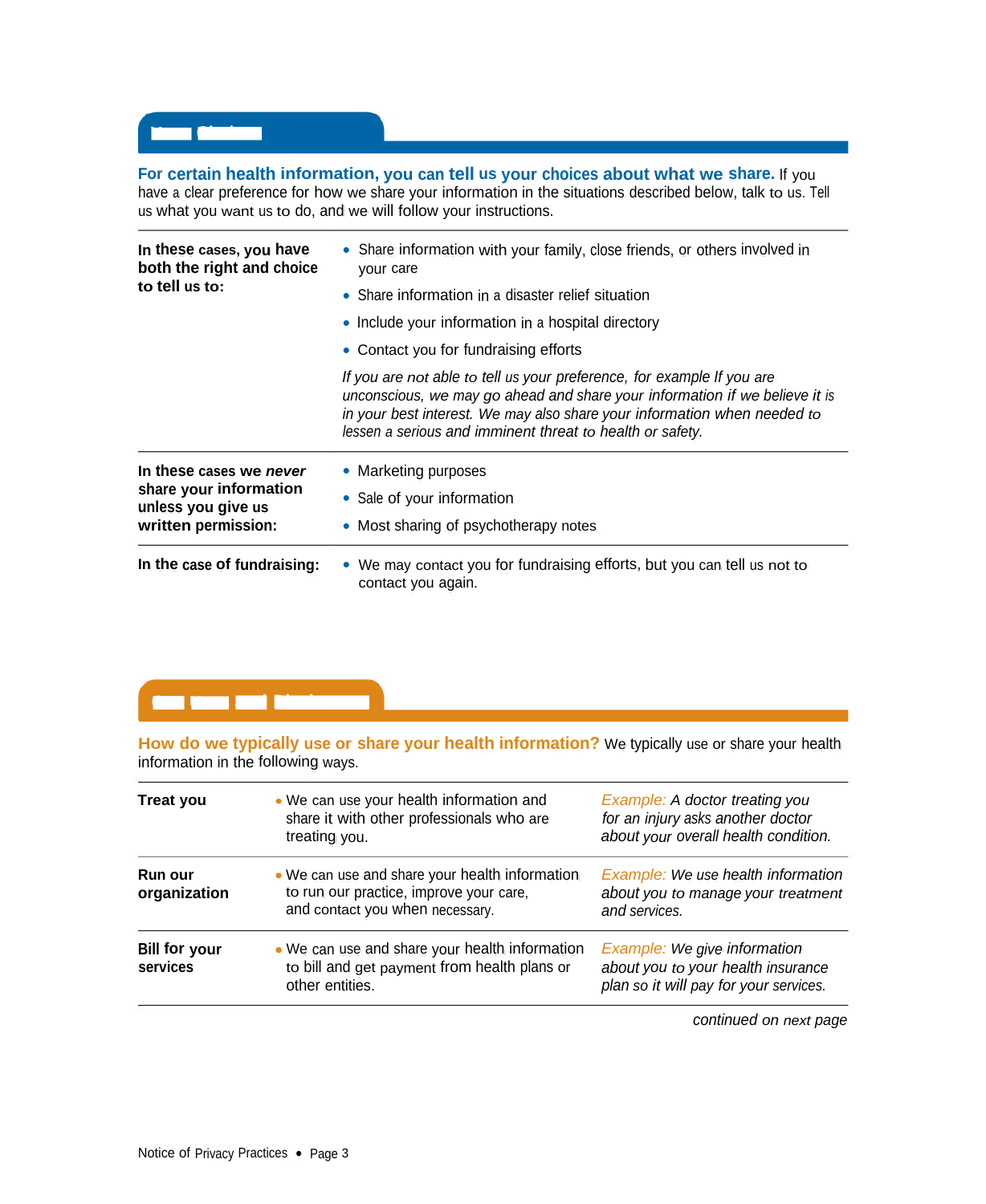**How else can we use or share your health informatioi** We are allowed or required to share your information in other ways - usually in ways that contribute to the public good, such as public health and research. We have to meet many conditions in the law before we can share your information for these purposes. For more information see: **www.hhs.gov/ocr/privacy/hipaa/understanding/consumers/index.html.**

| Help with public health<br>and safety issues                                           | . We can share health information about you for certain situations such as:<br>• Preventing disease<br>• Helping with product recalls<br>• Reporting adverse reactions to medications<br>• Reporting suspected abuse, neglect, or domestic violence<br>• Preventing or reducing a serious threat to anyone's health or safety                          |  |  |
|----------------------------------------------------------------------------------------|--------------------------------------------------------------------------------------------------------------------------------------------------------------------------------------------------------------------------------------------------------------------------------------------------------------------------------------------------------|--|--|
| Do research                                                                            | . We can use or share your information for health research.                                                                                                                                                                                                                                                                                            |  |  |
| Comply with the law                                                                    | . We will share information about you if state or federal laws require it,<br>including with the Department of Health and Human Services if it wants to<br>see that we're complying with federal privacy law.                                                                                                                                          |  |  |
| Respond to organ and<br>tissue donation requests                                       | • We can share health information about you with organ procurement<br>organizations.                                                                                                                                                                                                                                                                   |  |  |
| Work with a medical<br>examiner or funeral director                                    | . We can share health information with a coroner, medical examiner, or<br>funeral director when an individual dies.                                                                                                                                                                                                                                    |  |  |
| Address workers'<br>compensation, law<br>enforcement, and other<br>government requests | . We can use or share health information about you:<br>• For workers' compensation claims<br>• For law enforcement purposes or with a law enforcement official<br>. With health oversight agencies for activities authorized by law<br>• For special government functions such as military, national security,<br>and presidential protective services |  |  |
| <b>Respond to lawsuits and</b><br>legal actions                                        | . We can share health information about you in response to a court or<br>administrative order, or in response to a subpoena.                                                                                                                                                                                                                           |  |  |